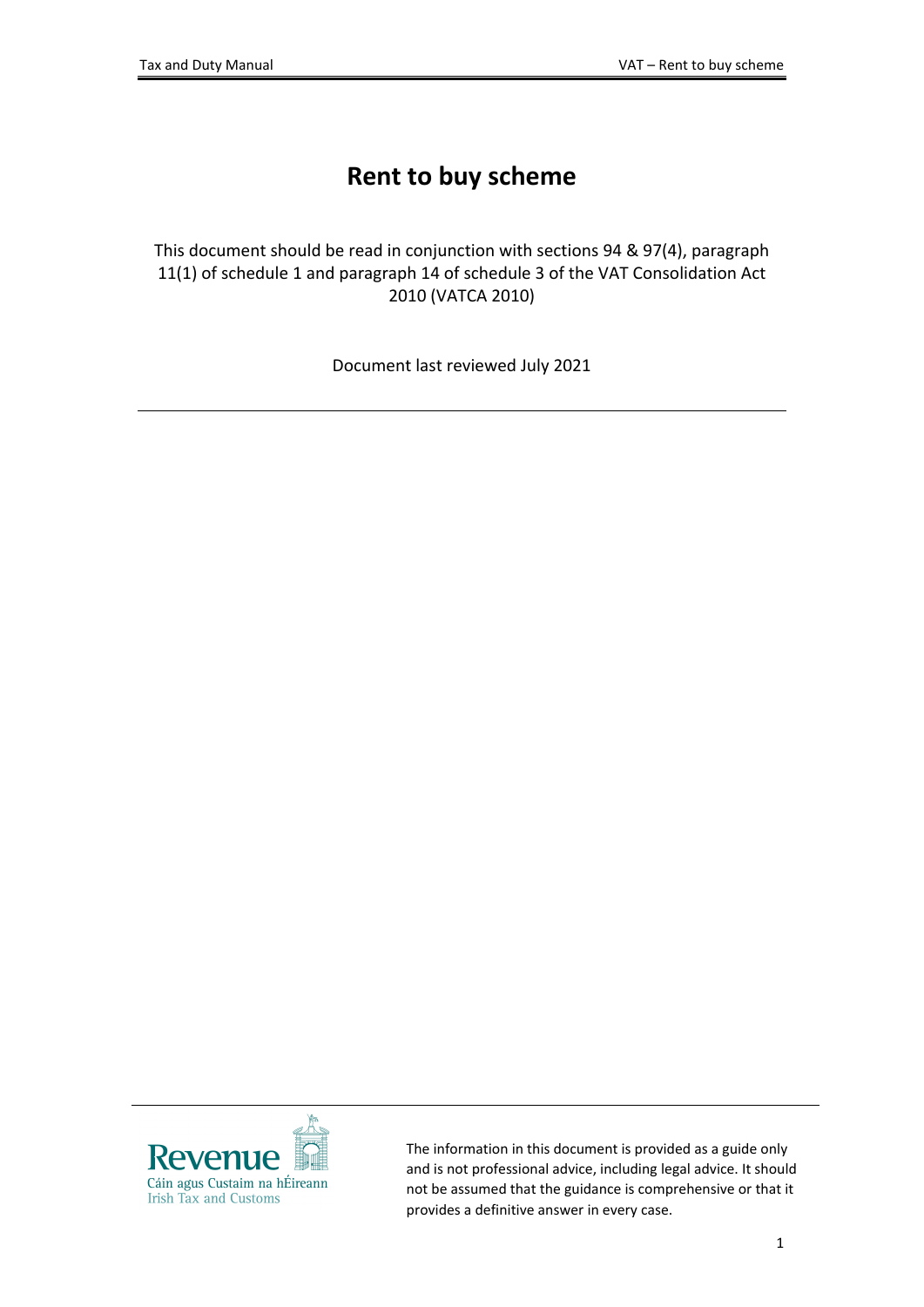# **Table of Contents**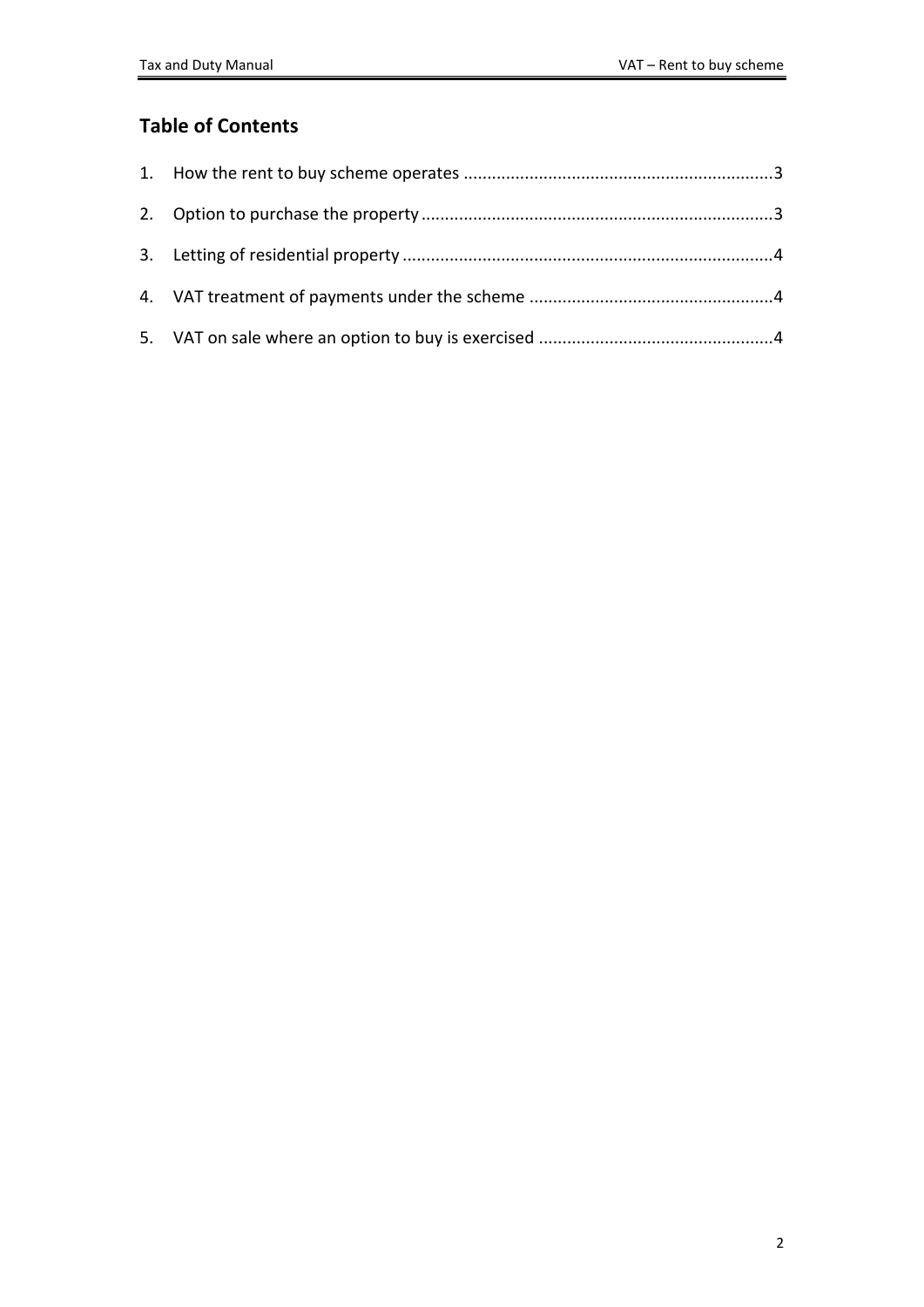# Introduction

The rent to buy scheme can broadly be described as an attempt by property developers to attract potential purchasers into buying a house.

The developer structures the agreement using an initial period of renting with an option to purchase at the end of the letting period.

There are many variations of this scheme and as such, the exact Value-Added Tax (VAT) treatment can only be established by the facts of each individual case. However, this guidance provides information as to how to treat some of the variations of this scheme from a VAT viewpoint.

# <span id="page-2-0"></span>1. How the rent to buy scheme operates

The rent to buy scheme usually includes the following:

- There may be an upfront payment.
- The prospective purchaser may rent the house for a defined period of time. At the end of or during this period, the purchaser can exercise an option to purchase the property at an agreed price or simply not exercise the option.
- The final price paid will generally be net of the upfront payment and some or all of the rental payments.

In such cases, a [multiple](https://www.revenue.ie/en/vat/charging-vat/vat-and-mixed-supplies-of-goods/index.aspx) [supply](https://www.revenue.ie/en/vat/charging-vat/vat-and-mixed-supplies-of-goods/index.aspx) occurs for VAT purposes due to:

- the granting of an option to purchase the house at an agreed price and
- the granting of a lease to allow the prospective purchaser to occupy the house.

The consideration for these supplies must therefore be apportioned between both supplies.

# <span id="page-2-1"></span>2. Option to purchase the property

The VAT treatment of the granting of an option to purchase a property mirrors that of the underlying supply.

For example, if an option is granted to purchase undeveloped land, the grant of the option is [exempt](https://www.revenue.ie/en/tax-professionals/tdm/value-added-tax/part11-immovable-goods/supply-of-property/supply-of-property.pdf) from VAT because the sale of the land would be exempt from VAT.

Similarly, if the option relates to the potential supply of a property that would be subject to VAT then the granting of such an option is subject to VAT. This supply is at the rate at which the property would be supplied at, the [reduced](https://www.revenue.ie/en/vat/vat-rates/search-vat-rates/current-vat-rates.aspx) [rate](https://www.revenue.ie/en/vat/vat-rates/search-vat-rates/current-vat-rates.aspx) of VAT.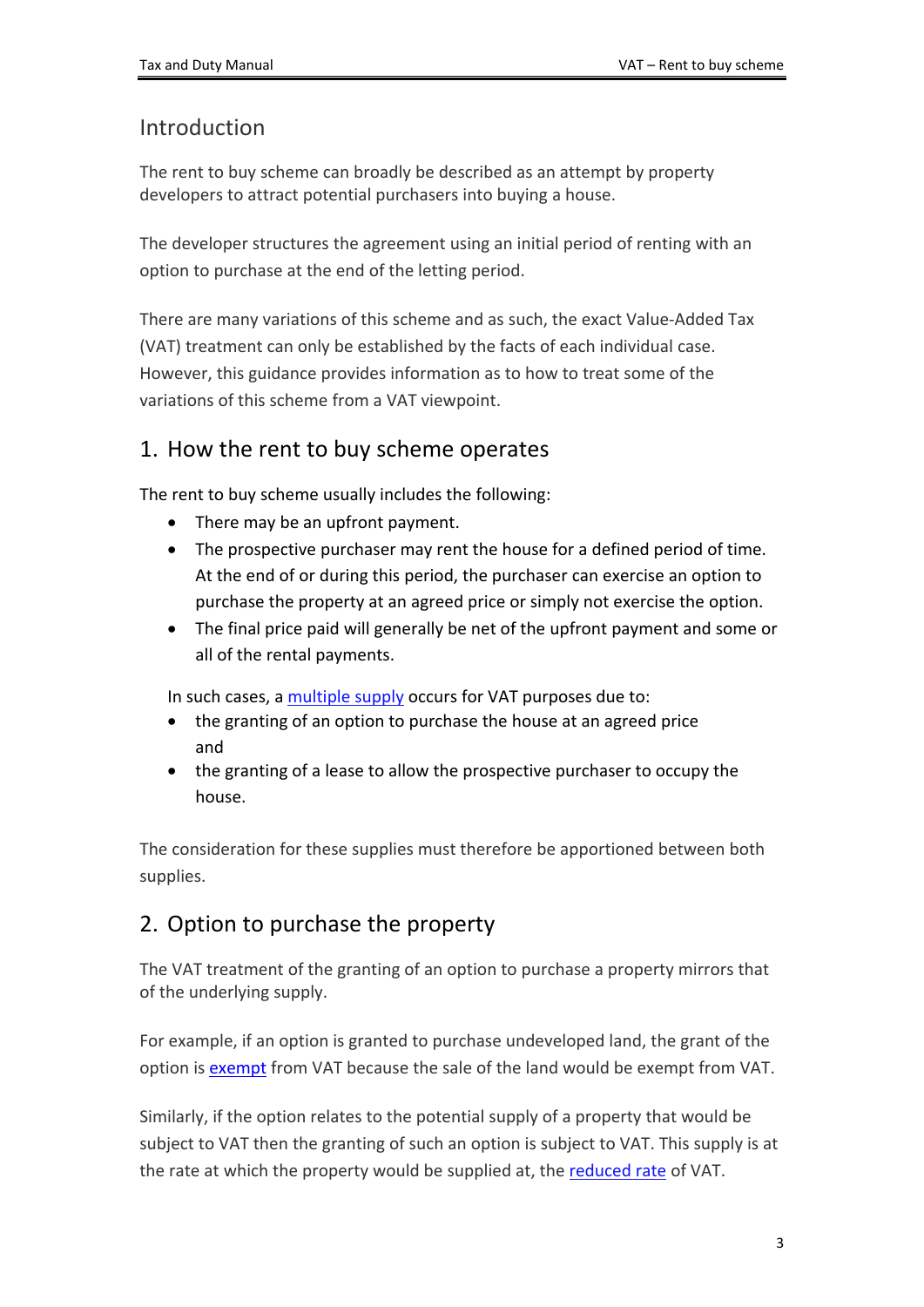# <span id="page-3-0"></span>3. Letting of residential property

The period of occupation is a letting of residential property and therefore exempt from VAT.

The landlord's option to tax does not apply to the letting of residential property.

## **Adjustments of deductibility for exempt lettings**

As the property is being used for an exempt purpose during the period when it is rented, the lessor (landlord) may be obliged to make a Capital Goods Scheme (CGS) adjustment. See [Capital](https://www.revenue.ie/en/vat/vat-on-property-and-construction/capital-goods-scheme/index.aspx) [Goods](https://www.revenue.ie/en/vat/vat-on-property-and-construction/capital-goods-scheme/index.aspx) [Scheme](https://www.revenue.ie/en/vat/vat-on-property-and-construction/capital-goods-scheme/index.aspx) [\(CGS\)](https://www.revenue.ie/en/vat/vat-on-property-and-construction/capital-goods-scheme/index.aspx) for further details. The lessor is required to make a CGS adjustment if he or she claimed VAT deductibility in relation to the acquisition or development of the property.

# <span id="page-3-1"></span>4. VAT treatment of payments under the scheme

Any upfront payment is treated as a payment for the granting of an option to purchase the property unless refundable at the end of the letting period. This option payment is not a deposit for VAT purposes and is subject to the [reduced](https://www.revenue.ie/en/vat/vat-rates/search-vat-rates/current-vat-rates.aspx) [rate](https://www.revenue.ie/en/vat/vat-rates/search-vat-rates/current-vat-rates.aspx) of VAT.

The monthly payments made by the prospective purchaser represent consideration for the letting of the property, and in some cases consideration relating to the option to buy the property.

Any amount payable per month up to the market rent of the property is treated as consideration for the exempt letting. The market rent is the rent that a similar house in the area would fetch on the open market. Any amount in excess of this market rent is treated as consideration for the option to purchase the property.

# <span id="page-3-2"></span>5. VAT on sale where an option to buy is exercised

Assuming the vendor is the person who developed the property, the sale will always be subject to VAT.

When the prospective purchaser exercises the option to buy the property then if a discount is given for the option and or rental payments already made, this amount will not be treated as consideration for the taxable sale.

A discount may be allowed against the sale price for all the rent paid, but a discount may only be allowed for part of the rent paid (see the two examples below).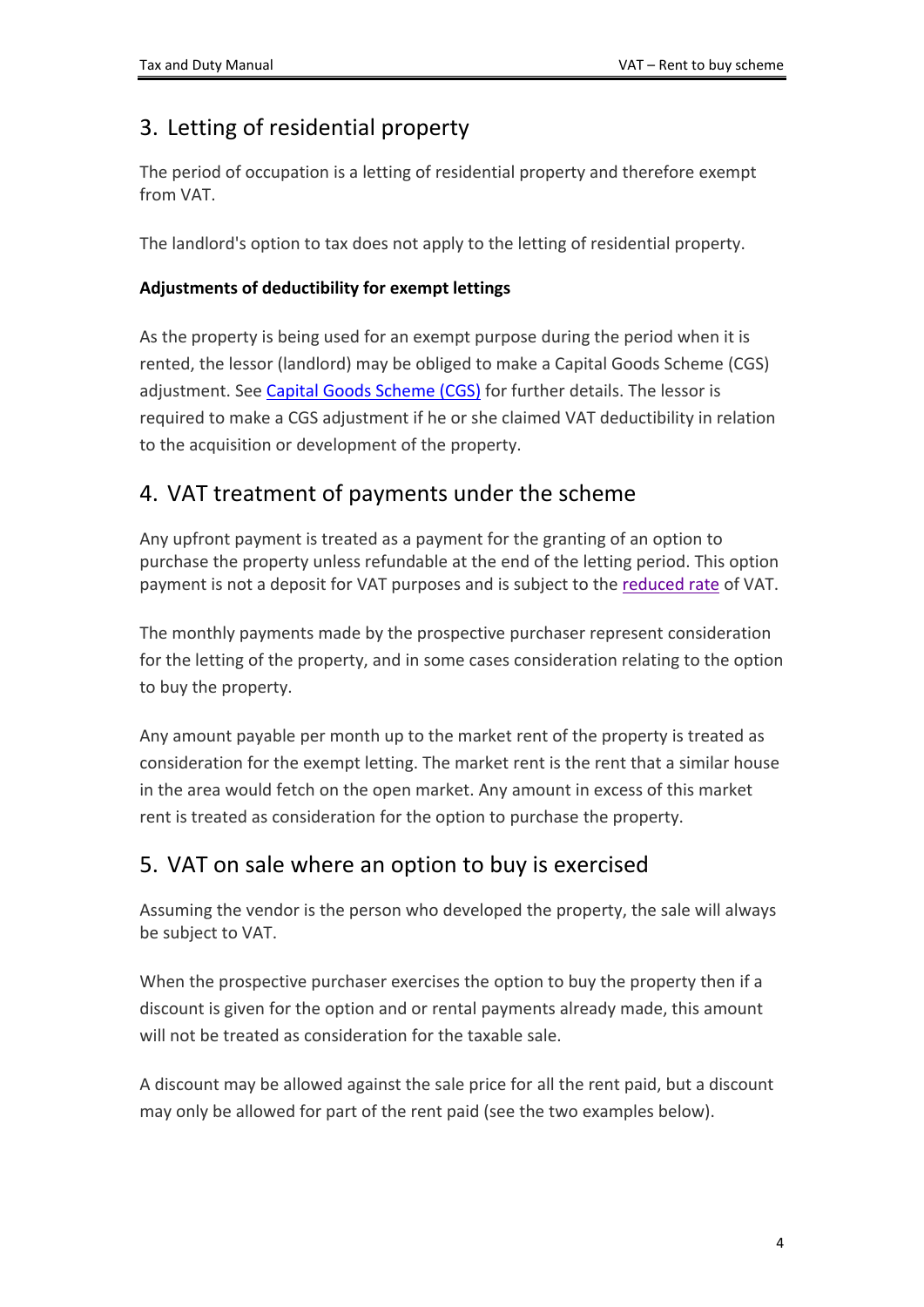## **Example 1**

Dev Co Ltd built a housing estate. It is offering houses to prospective buyers under the 'rent to buy' scheme. The cost of building each unit was  $\epsilon$ 160,000 + VAT<sup>1</sup> of €21,600. The sale price of the house under the scheme is €300,000. The offer breaks down as follows:

|                               | €       |
|-------------------------------|---------|
| <b>Initial Payment</b>        | 6,000   |
| 24 x €1000 monthly payments   | 24,000  |
| Payment on exercise of option | 270,000 |

## **VAT treatment of initial payment**

The initial payment represents consideration for the granting of the option to purchase the property at an agreed price. This €6,000 is subject to VAT at the [reduced](https://www.revenue.ie/en/vat/vat-rates/search-vat-rates/current-vat-rates.aspx) [rate.](https://www.revenue.ie/en/vat/vat-rates/search-vat-rates/current-vat-rates.aspx)

Assuming the price is VAT inclusive, this means the VAT chargeable would be  $E714^2$ .

## **Monthly payments**

The monthly payments represent consideration for the letting of the property and, in some cases, additional consideration for the option. The way to determine how to apportion the consideration is to compare the monthly amount paid to the rent that a similar house would fetch in the same area.

In this case there are a number of similar houses in the area advertised for rent at €800 per month. This would be accepted as the market rent. This means that consideration relating to the exempt letting is €800 and the consideration relating to the option is €200. There is no VAT chargeable on the €800 as it relates to an exempt letting. The €200 is liable to VAT at the reduced rate. Assuming this is VAT inclusive, this means VAT of €24 is chargeable.

# **CGS adjustment of Dev Co's deductibility**

Dev Co must also adjust its deductibility as the property is being used for an exempt purpose. At the end of the second CGS interval Dev Co must calculate the amount of VAT to be paid in accordance with Section 64(3)(a) of the VAT Consolidation Act 2010 as follows:

 $C - D$  (C = reference deduction amount, D = interval deductible amount, see example in [CGS](https://www.revenue.ie/en/vat/vat-on-property-and-construction/capital-goods-scheme/index.aspx) [–](https://www.revenue.ie/en/vat/vat-on-property-and-construction/capital-goods-scheme/index.aspx) [main](https://www.revenue.ie/en/vat/vat-on-property-and-construction/capital-goods-scheme/index.aspx) [provisions\)](https://www.revenue.ie/en/vat/vat-on-property-and-construction/capital-goods-scheme/index.aspx)

 $1080^3$  – 0 =  $\epsilon$ 1,080 VAT payable by Dev Co at the end of its second CGS interval.

<sup>1</sup> Assume all VAT costs at the reduced rate.

<sup>2</sup> €6,000/ 113.5x 13.5= €714

 $3 \text{ } \text{\&} 1,080$  represents 1/20 of the VAT deducted ( $\text{\&} 21,600$ ) by Dev Co on the development of the house.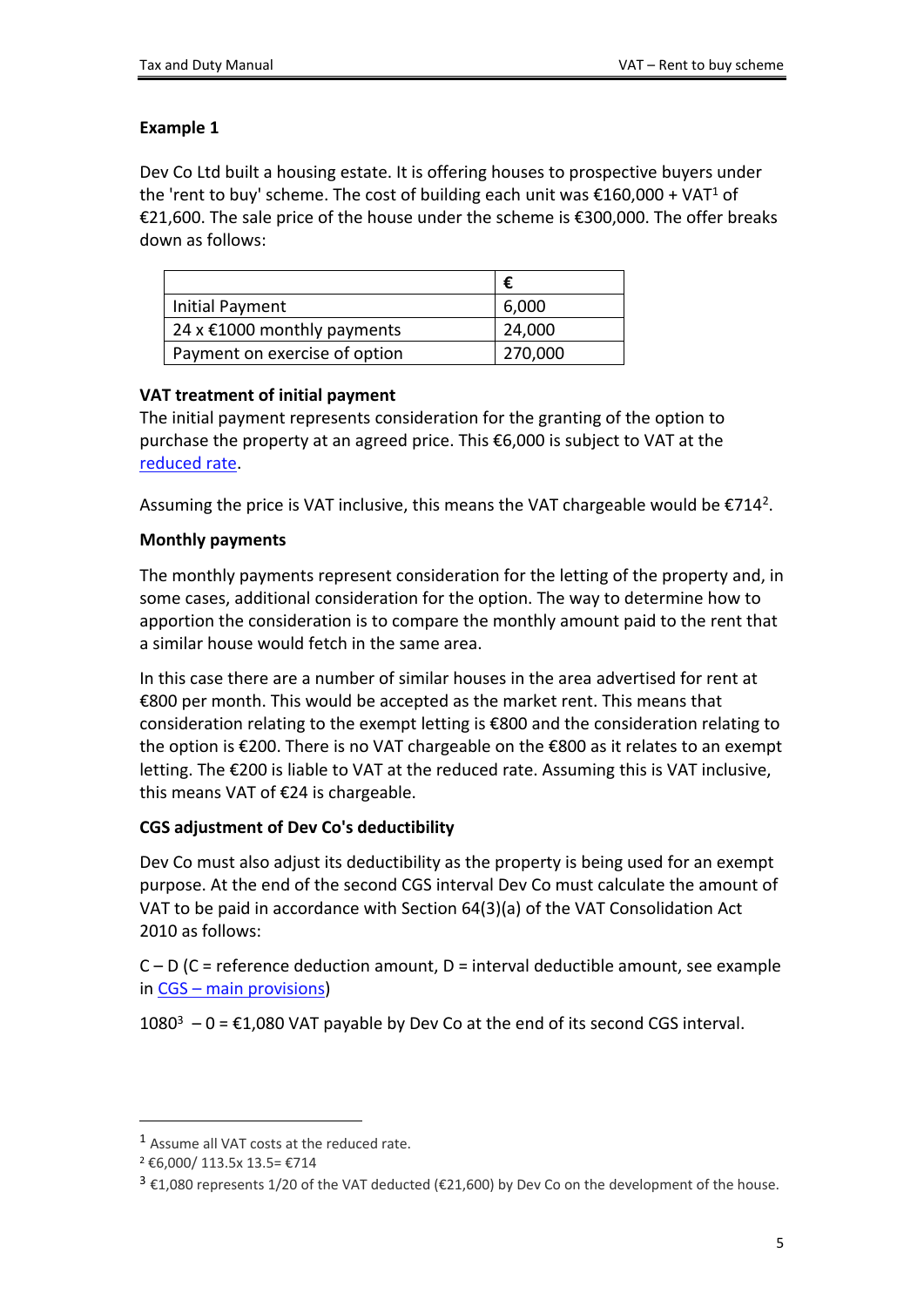#### **Purchaser exercises option to buy**

At the end of the 24 months the purchaser exercises the option to buy. A discount on the purchase price of  $\epsilon$ 300,000 is given by reducing the price by the money paid to Dev Co from the option and rental payments which is €30,000 (€6,000+ €24,000).

VAT is chargeable on the final sales price of €270,000 at reduced rate. Assuming the amount is VAT inclusive, this means VAT of €32,115<sup>4</sup> is chargeable on the sale.

#### **Purchaser does not exercise option to buy**

If the purchaser does not exercise the option to buy there are no further VAT implications in relation to the transaction between Dev Co and that person.

#### **Dev Co's obligations on onward supplies**

If Dev Co sells the property to a third party (following the non-exercise of the option with the previous prospective buyer) it is obliged to charge VAT on the sales price. If Dev Co enters into another rent to buy scheme the same rules apply as above.

Note: As the initial CGS interval will have already elapsed, Dev Co would be obliged to repay 1/20 of the VAT deducted at the end of the CGS interval in which it has rented the property under the scheme and at the end of any subsequent CGS interval during which the property is rented.

## **Example 2**

Dev Co Ltd built a housing estate. It is offering these houses to prospective buyers under the 'rent to buy' scheme. The cost of building each unit was €100,000 + VAT<sup>5</sup> of €13,500. The sales price of the house under the scheme is €200,000. The offer breaks down as follows.

|                                      | €       |
|--------------------------------------|---------|
| Initial Payment                      | 2,000   |
| 36 x $\epsilon$ 500 monthly payments | 18,000  |
| Payment on exercise of option*       | 183,600 |

\*Under this particular scheme, a discount on the sales price is given for the €2,000 initial payment and for €400 of the €500 paid per month, which is €14,400.

# **VAT treatment of initial payment**

The initial payment represents consideration for the granting of the option to purchase the property at an agreed price. This €2,000 is subject to VAT at the [reduced](https://www.revenue.ie/en/vat/vat-rates/search-vat-rates/current-vat-rates.aspx) [rate.](https://www.revenue.ie/en/vat/vat-rates/search-vat-rates/current-vat-rates.aspx) Assuming the price is VAT inclusive, this means the VAT chargeable would be €238<sup>6</sup>.

 $4$  €270,000/ 113.5x 13.5.

<sup>5</sup> Assume all VAT costs at the reduced rate, currently 13.5%

<sup>6</sup> €2,000/ 113.5x 13.5= €238